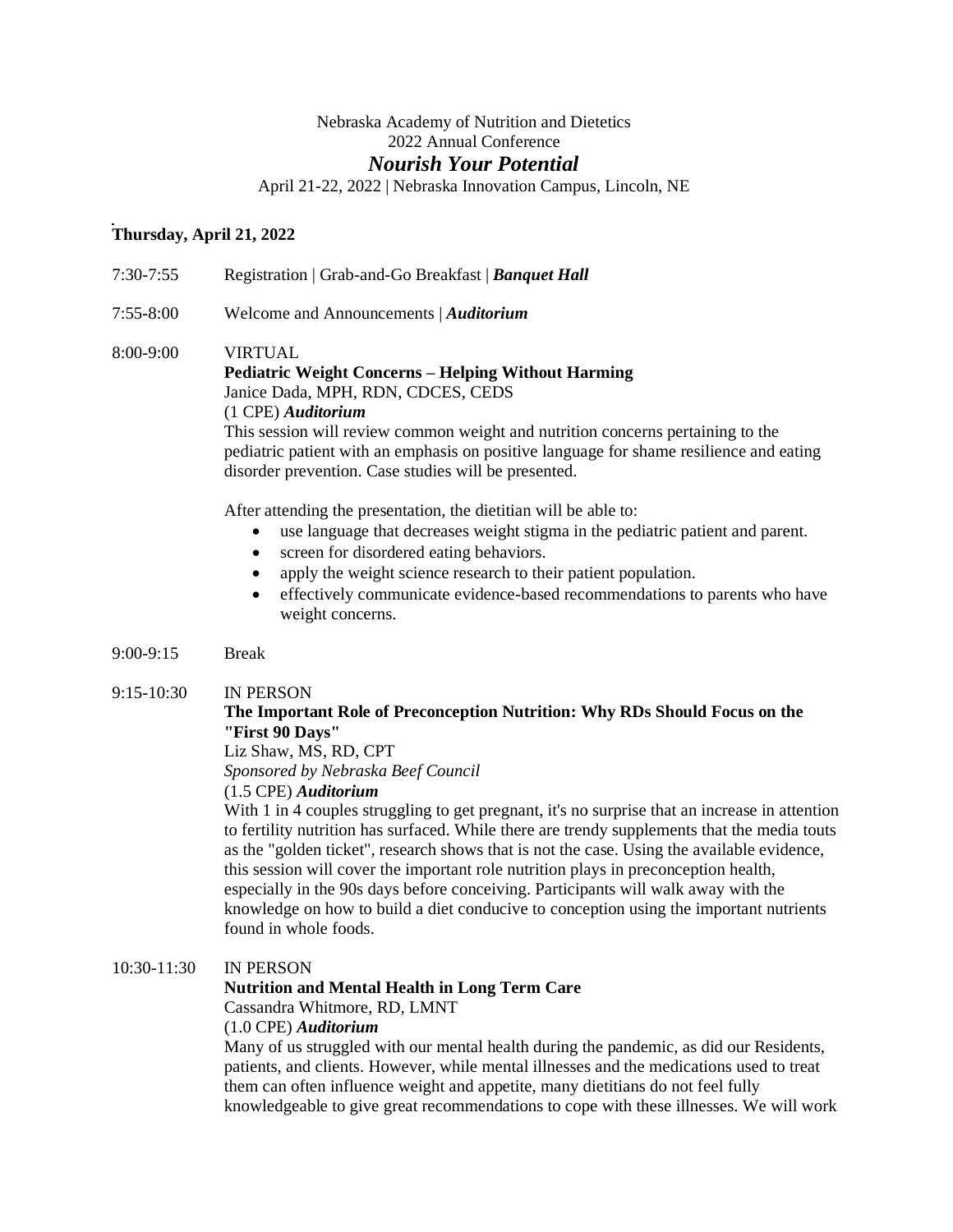to learn more about these illnesses, how they can affect nutrition status, and what we can recommend to help.

After attending the presentation, the dietitian will be able to:

- discuss the mental health diagnoses we are most likely to see in long-term care as well as their definitions.
- consider the different nutrition challenges for Residents with mental health diagnoses.
- explore options for nutrition interventions in this population.

#### 11:30-1:00 **Exhibits** (1.0 CPE) Lunch | Awards | *Banquet Hall*

#### 1:00-2:15 IN PERSON

## **What is Biotechnology? What do the New Food Labels Mean?** Ruth Ready

*Sponsored by CommonGround*

(1.0 CPE) *Auditorium*

CommonGround volunteer Ruth Ready from Scribner will discuss biotechnology, GMOs, bioengineering, and the recent changes in food labeling. Her science and farm background will help you understand the benefits of biotechnology, and why this scientific method is important in continuing to grow food sustainably and for generations to come.

After attending the presentation, the dietitian will be able to:

- list the benefits of biotechnology in farming
- explain how biotechnology contributes to food sustainability
- describe recent changes in food labeling practices

## 2:15-2:30 Break | Transition to Breakouts

#### **Breakout Sessions**

2:30-3:15 VIRTUAL

## **Tweet, Snap, Post, Share: Ethical Practice in Social Media for Dietitians** Drew Hemler, MSc, RD, CDN, FAND

(1.0 CPE) *Auditorium*

Social media is a viable strategy for building an online audience, engaging with digital communities, and promoting products and services. However, the dietetic practitioner is bound to ethical and professional practice in relative environments, including Instagram, Facebook, and the like. Attend this interactive workshop to build confidence in the dos and don'ts of online activities by applying the Academy's Code of Ethics to common social media activities, while critically evaluating common dilemmas in nutrition communications.   

After attending the presentation, the dietitian will be able to:

- state at least four Standards of Professionalism.
- identify ethical and unethical practices as it relates to three common online communication dilemmas.
- describe at least two appropriate methods of action for effective engagement with both colleagues and the general public, especially during instances of conflict.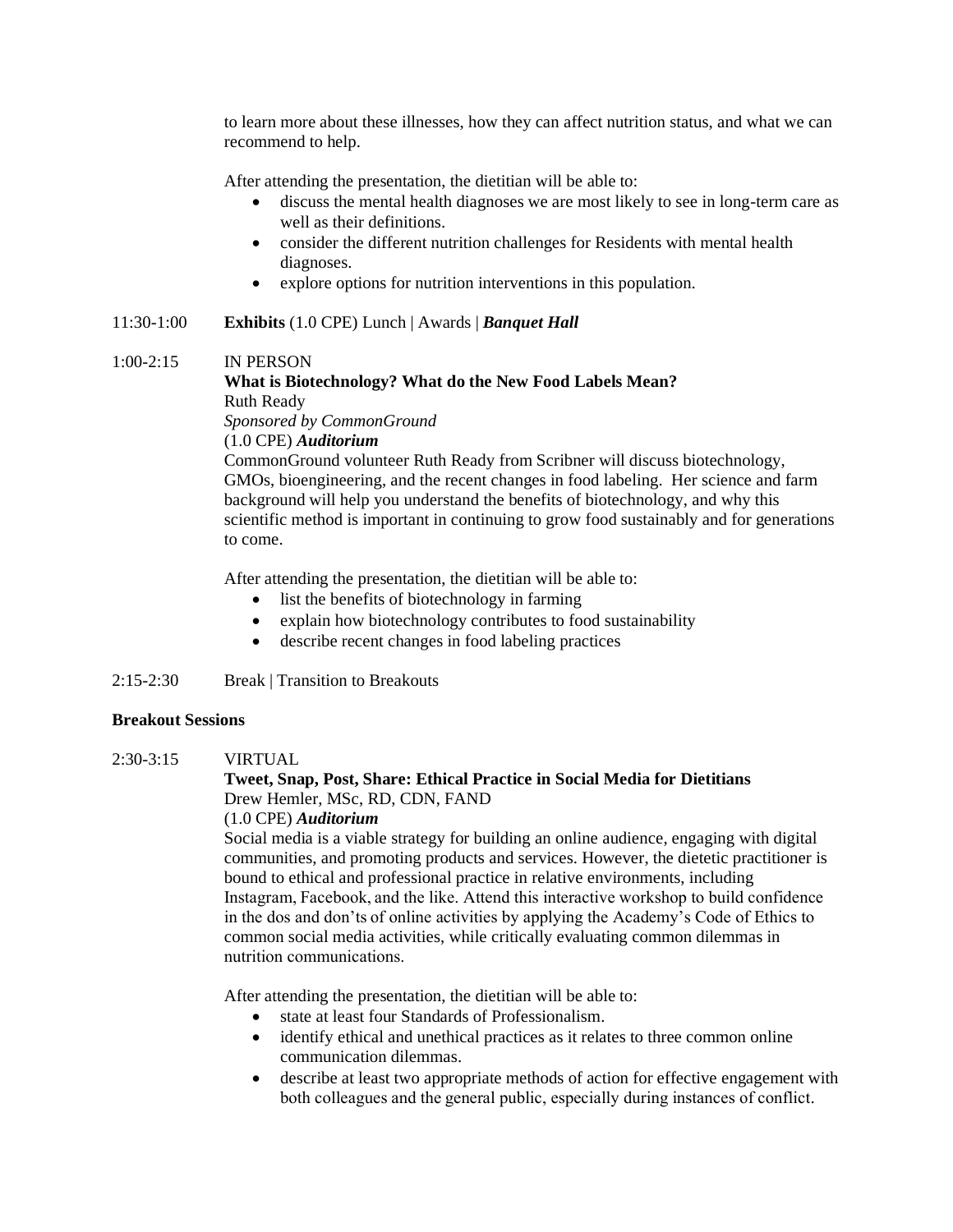• locate associated ethical practice resources for the dietetic practitioner, as well as available reporting protocols.

#### VIRTUAL

## **The Virtual RDN: Providing Nutrition Services via Telehealth**

Valerie Shurley MBA, MS, RDN, CD, FAND

*Sponsored by NAND Public Policy Committee*

## (1.0 CPE) *Breakout Room A1-A2*

More and more RDNs in health care facilities and private practice are leveraging telehealth as means for providing MNT and other nutrition-related services. Learn about coverage, coding, and billing for services along with other tips for successful practice.

After attending the presentation, the dietitian will be able to:

- identify telehealth MNT billing and payment requirements and additional telehealth billing opportunities for outpatient/ambulatory care settings.
- describe how the changing legislative and regulatory landscape is creating opportunities for RDNs to deliver care through telehealth.
- identify smart business practices for RDNs providing MNT via telehealth.
- identify additional resources for telehealth information.

### 3:15-3:30 Transition to next Breakout

### 3:30-4:15 IN PERSON

## **Active Engagement: Promoting Independence in the Kitchen for Individuals with Autism and Other Developmental Disabilities**

Janice Goldschmidt, MPH, MS, RD, LDN

#### (1.0 CPE) *Auditorium*

Cooking skills are traditionally taught to individuals with disabilities through groupbased instruction where each student has a small role in the larger production. Though this approach is popular as a form of entertainment, it does little to advance authentic cooking skills for individuals with Autism and other Developmental Disabilities. In this presentation, Janice Goldschmidt walks the audience through the "Active Engagement" protocol for teaching individuals with cognitive and motor impairment how to work independently in the kitchen, an approach that reflects the movement towards "Hands-On Nutrition Education." Janice will provide an overview of the program and define how appropriate activities can be designed for individuals with Autism through the mechanisms of choice, individualization, and independence. Special emphasis will be placed on an assessment of adaptive tools as well as defining the adjustments required to make recipes useful for individuals with cognitive challenges.

After attending the presentation, the dietitian will be able to:

- explain the principles behind "Hands-On Nutrition Education".
- define the concepts of choice, individualization, and independence regarding cooking skills and provide examples.
- list three adjustments necessary to make recipes appropriate for individuals with cognitive impairment.

#### VIRTUAL

#### **Why Dietitians Need to be Involved in Lymphedema Care**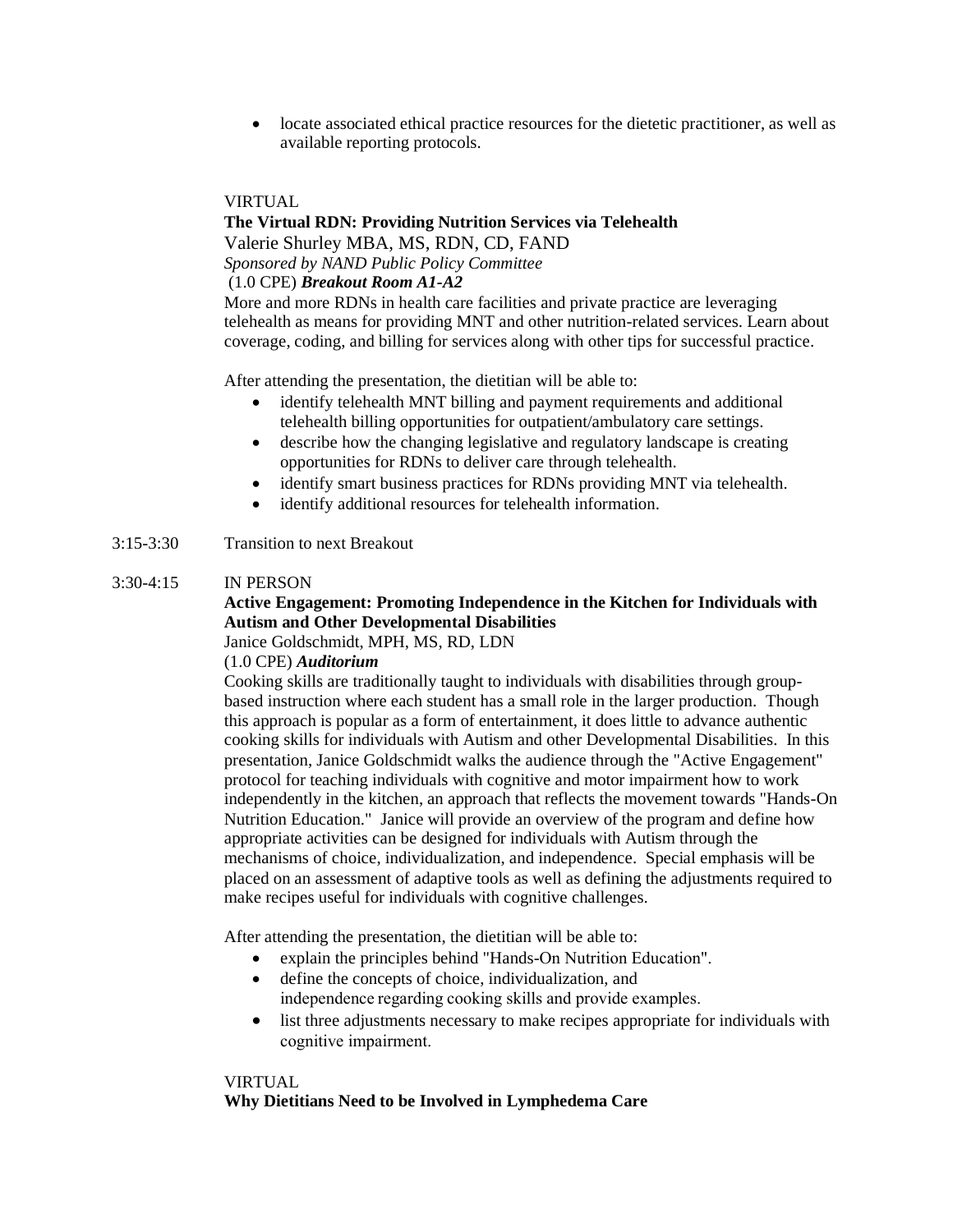#### Jean LaMantia, RD (1.0 CPE) *Breakout Room A1-A2*

Dietitians don't learn about lymphedema, in fact, very few health professionals do, but there are 10 million Americans who suffer with this condition and need our help. Lymphedema is a chronic swelling condition that can be congenital, or it can occur as a result of cancer treatment, injury, surgeries or obesity. Many people are misdiagnosed for years and fail to get the proper treatment. Dietitians that know how to recognize this condition can help to be part of the solution. Once referred for proper diagnosis and medical care, dietitians can educate about the proper diet to help. This presentation will introduce you to the role of a healthy lymphatic system, what happens when it doesn't work and the significant role that nutrition therapy can play in management of lymphedema.

After attending the presentation, the dietitian will be able to:

- state at least 3 functions performed by the lymphatic system
- describe at least 3 dietary interventions that can reduce lymphedema
- differential lymphedema from chronic venous insufficiency, lipedema and obesity

4:15 Announcements and Adjourn      

(Total: 8 CPE)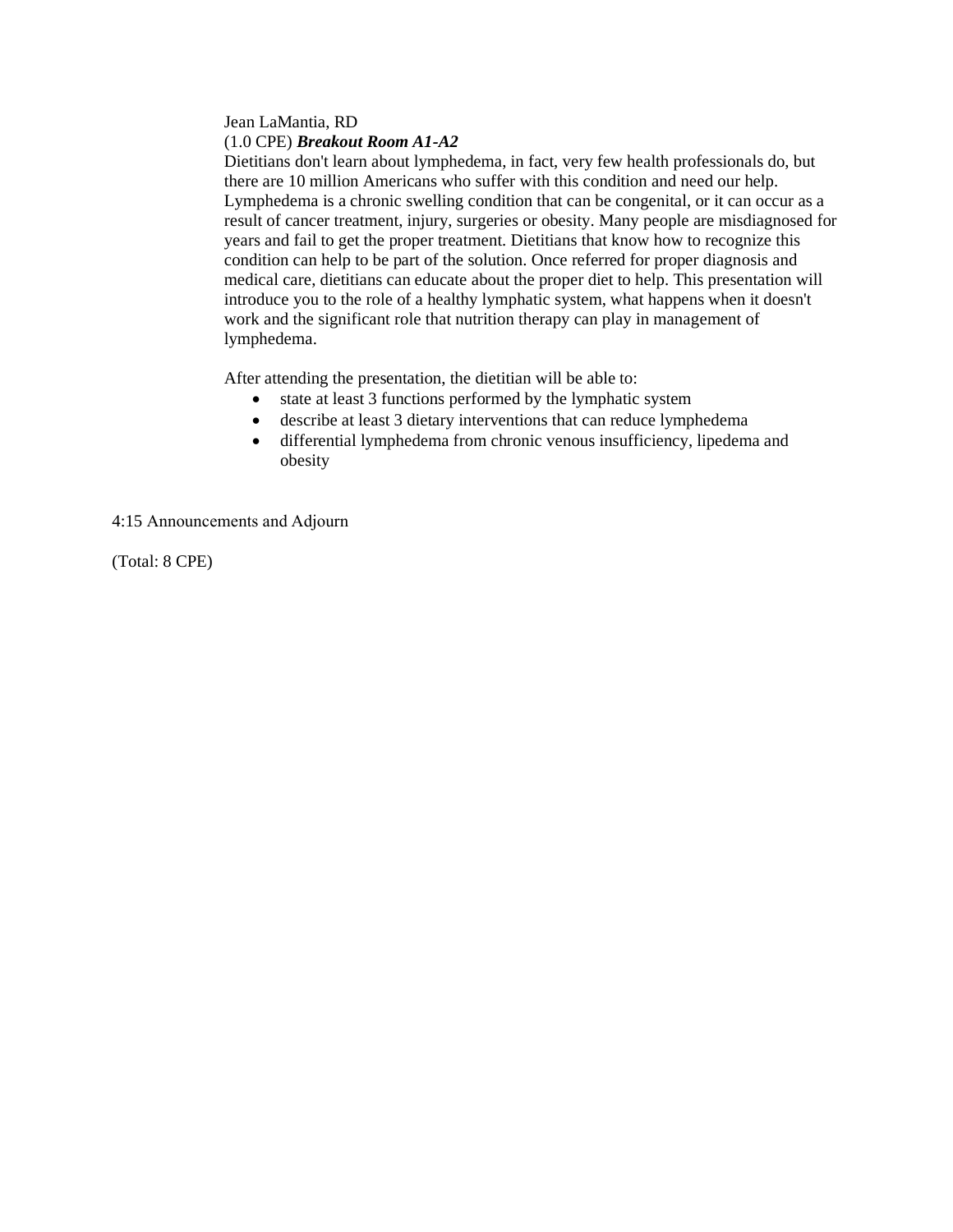## **Friday, April 22, 2022**

- 7:30-7:55 Registration | Grab-and-Go Breakfast | *Banquet Hall*
- 7:55-8:00 Welcome and Announcements | *Auditorium*

## 8:00-9:15 IN PERSON

## **Enhance Your Clinical Skills with Nutrition Focused Physical Exam** Melissa Prest, DCN, MS, RDN, CSR, LDN

## (1.5 CPE) *Auditorium*

In this dynamic workshop, attendees will learn how to perform a nutrition focused physical examination (NFPE) through presenter led demonstrations, self-practice, and learn how NFPE can be incorporated in clinical practice through various case examples. Attendees should leave the session with the ability to perform a basic NFPE in any clinical practice setting.   

After attending the presentation, the dietitian will be able to:

- list the components of a nutrition focused physical examination.
- demonstrate how to perform a nutrition focused physical examination.
- apply findings from a nutrition focused physical examination into the MNT care plan through the Nutrition Care Process of nutrition assessment, interventions, and monitoring/evaluation.
- 9:15-9:30 Activity Break | Networking

## 9:30-10:45 IN PERSON

# **Role of Maternal Nutrition on Fetal Health and Outcomes**

Melissa Thoene, PhD, RD, LMNT

*Sponsored by Midwest Dairy Council*

(1.5 CPE) *Auditorium*

The fetal and neonatal stages of life are a critical time of development. Nutrition and growth during these stages impact both immediate and long-term outcomes for neonates. Therefore, this session will review the importance of maternal nutrition during pregnancy and lactation and discuss how this impacts fetal and neonatal health outcomes.

After attending the presentation, the dietitian will be able to:

- understand the importance of proper nutrition during pregnancy and lactation
- provide practice applications for education patients on maternal nutrition
- understand dairy's role in minimizing nutrition gaps
- consider nutrition considerations unique for this population
- 10:45-11:00 Activity Break | Networking
- 11:00-12:30 Lunch | NAND Annual Meeting | *Banquet Hall*

12:30-1:30 IN PERSON **Advancements in Diabetes Care: Increasing Access and Engagement in Diabetes Self-Management Education and Support** Sue McLaughlin, MOL, RDN, CDCES, LMNT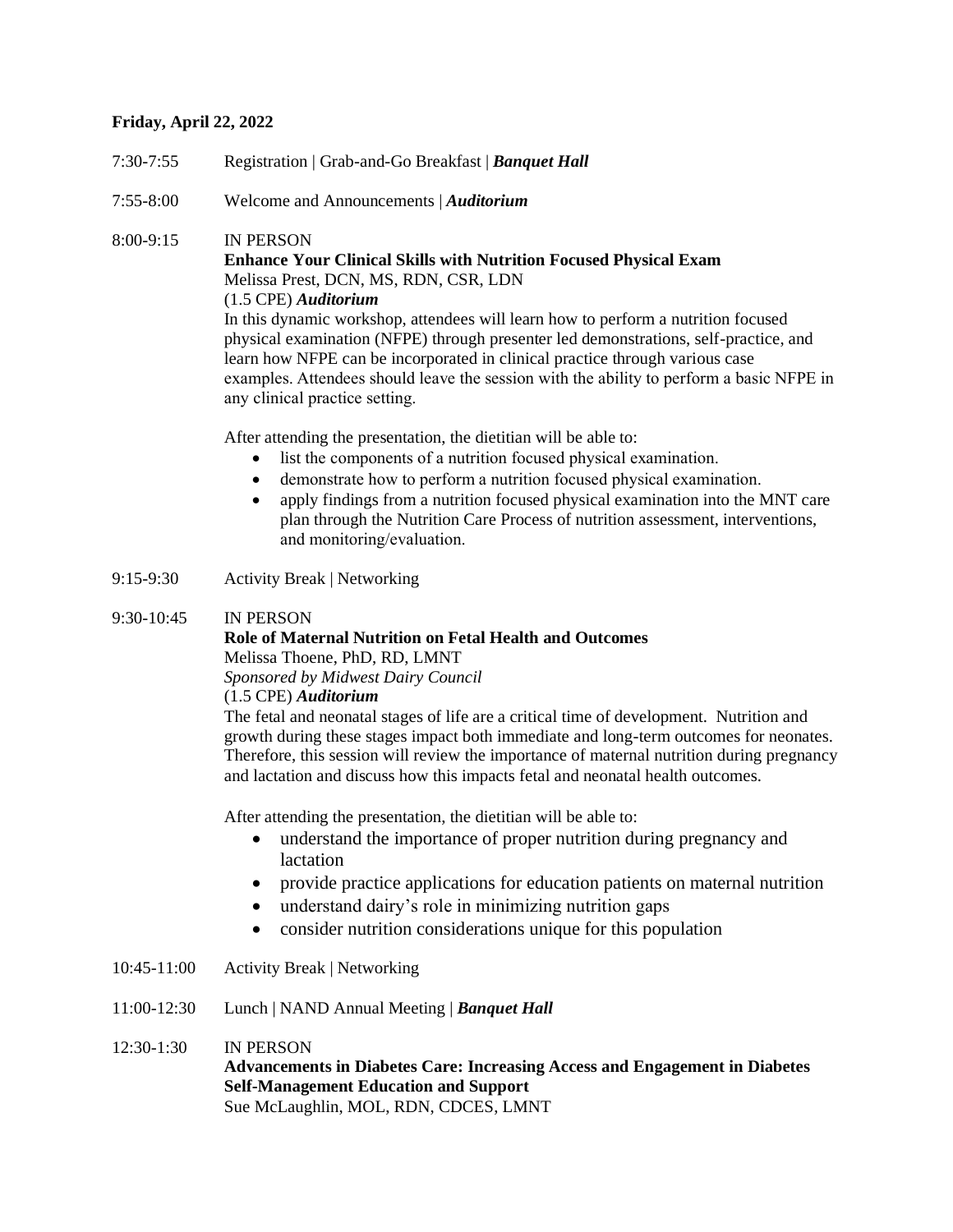## *Sponsored by DHHS*

### (1.0 CPE) *Auditorium*

Diabetes care has changed dramatically over the years. This session will explore the 2022 National Standards for Diabetes Self-Management Education and Support while showcasing positive outcomes that have come from DSMES programs across Nebraska.

After attending the presentation, the dietitian will be able to:

- describe the prevalence and burden of diabetes in Nebraska
- discuss components of the 2022 National Standards for Diabetes Self-Management Education and Support (DSMES)
- describe advancements in diabetes care that enhance access to and engagement in DSMES programs and promote positive outcomes for people with diabetes

1:30-1:45 Activity Break | Networking

## **Breakout Sessions**

## 1:45-2:45 VIRTUAL

## **Individualized Nutrition for Kidney Stone Prevention** Melanie Betz, MS, RD, CSR, CSG, LDN

## (1.0 CPE) *Auditorium*

Symptomatic kidney stones will affect about 10% of people in the United States at some point in their lifetime and half of those people will have a recurrence. In addition to severe renal colic, kidney stones are associated with higher risk of hypertension, heart disease, reduced kidney function and quality of life. The western diet, that is high in animal protein, sodium, added sugar and low in fruits and vegetables, has been identified as a likely cause of the rising prevalence of kidney stones. Thus, nutrition is a key component of kidney stone prevention. Medical Nutrition Therapy for kidney stone prevention should be individualized to both kidney stone type and urine chemistry. This session is an opportunity for Registered Dietitians to understand how to identify kidney stone urine risk factors and target them with nutrition interventions.    After attending the presentation, the dietitian will be able to:

- understand the undervalued complications of kidney stones.
- describe specific urine risk factors that contribute to kidney stones.
- understand how to individualize medical nutrition therapy based on 24-hour urine results and kidney stone type.

## VIRTUAL

## **Baby Got SNACK: Managing Baby/Toddler Nutrition and Behaviors** Monica Auslander Morena, MS, RDN

## (1.0 CPE) *Breakout Room A1-A2*

Babies were, literally, born to eat, but even as dietitians, it can be completely confusing and overwhelming about what to feed them... and how. We'll go plate by plate about pediatric nutrition guidelines and address tricky topics like picky eating, framing mealtime conversations, addressing body talk + body image, and reassure you that, no, you don't have to recreate Stonehenge out of zucchini tots at every meal to adequately nourish babies and toddlers. We'll talk about baby-led-weaning purees, helpful mealtime gear and utensils (read: a dog), "baby food", the myth of "picky eating", managing mealtime mania, and pediatric nutrition guidelines in real application.